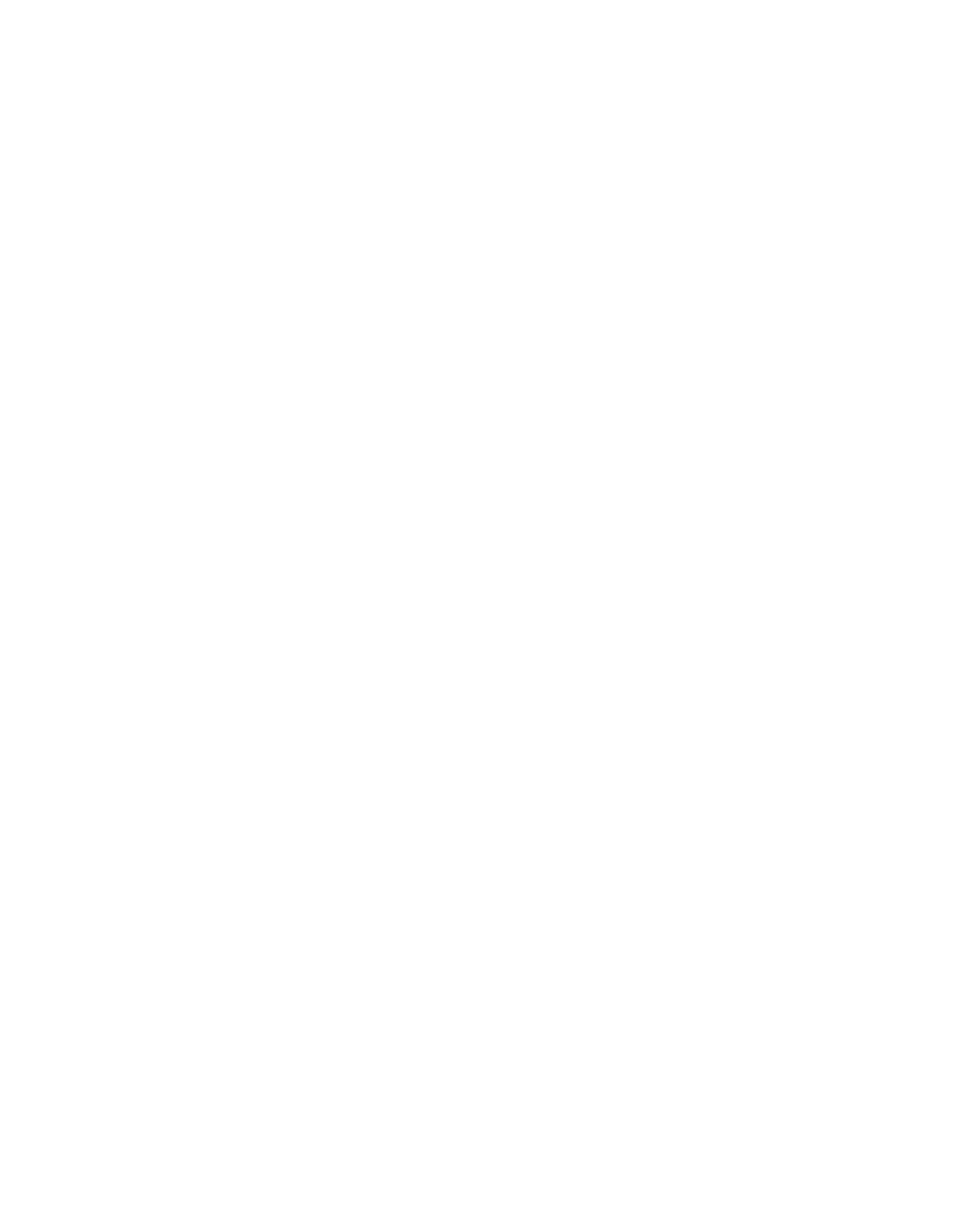# **Table of Contents**

| General Information on the Egmont / Pender Harbour Library Service1                                |
|----------------------------------------------------------------------------------------------------|
| Egmont / Pender Harbour Library Service Establishing Bylaw No. 1086, 20173                         |
| Notice of Alternative Approval Process – as published in the Coast Reporter April 21 <sup>st</sup> |
|                                                                                                    |
|                                                                                                    |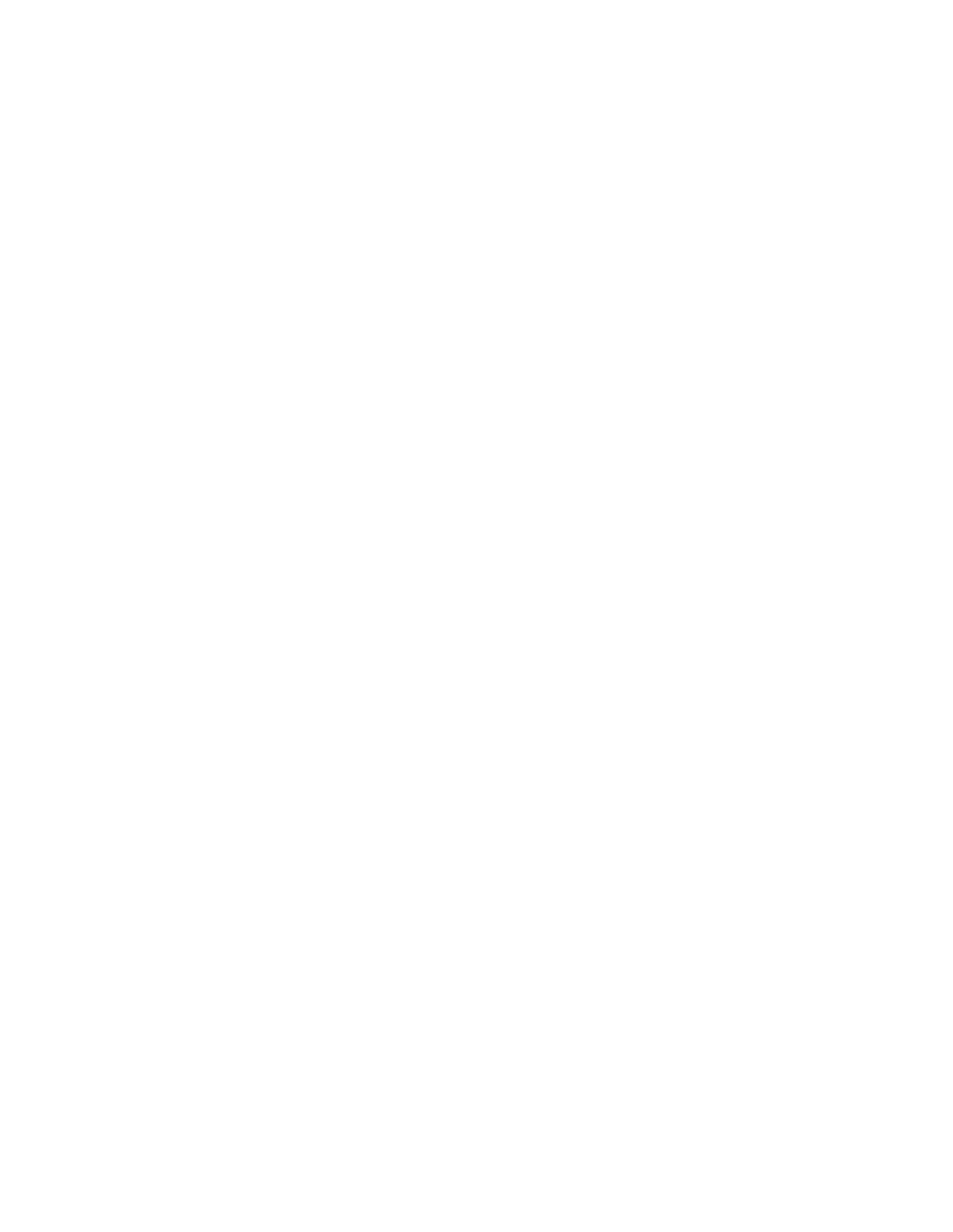

## **General Information on**  *Egmont / Pender Harbour Library Service Establishing Bylaw No. 1086, 2017*

The Sunshine Coast Regional District (SCRD) is proceeding with an Alternative Approval Process (AAP) for *Egmont / Pender Harbour Library Service Establishing Bylaw No. 1086, 2017.* 

The intent of proposed Bylaw No. 1086 is to establish a library funding service within the boundaries of Electoral Area A – Egmont / Pender Harbour, excluding that part of the Sechelt Indian Government District within the geographic boundaries of Electoral Area A. This new library service would be provided to the public through a "contract for service" with the Sechelt Public Library and the Pender Harbour Reading Centre.

#### **Background**

The Pender Harbour Reading Centre is operated by the Pender Harbour Reading Society as a non-profit society providing a limited library service. Members of the Pender Harbour Reading Centre can request titles from the Sechelt Public Library if they have a Sechelt library membership. Funding for the Pender Harbour Reading Centre comes from an initial bequest donated in 1982, other small grants and donations. The Centre also relies on volunteers for its continued operation.

At present, Electoral Area A – Egmont / Pender Harbour, provides funding for the Pender Harbour Reading Centre and the Sechelt Public Library through its Grant-in-Aid function.

Grants-in-Aid are not intended to provide long-term core funding for a service. In order to continue to provide library funding over the long-term, a new library service should be established. This will ensure that current commitments under the funding agreement with the Sechelt Public Library can be met, and that contributions made to the Pender Harbour Reading Centre can continue.

The Pender Harbour Reading Centre is currently receiving an annual grant of \$1,200. Funding committed by each of the participants in the Sechelt Public Library Funding and Service Agreement is shown in Table 1 below.

|               | <b>Base Amount</b> |    | 2013      |     | 2014    |    | 2015      |     | 2016      |   | 2017      |     | 2018      |
|---------------|--------------------|----|-----------|-----|---------|----|-----------|-----|-----------|---|-----------|-----|-----------|
| <b>Area A</b> | \$<br>22,338       |    | 25,103    |     | 23,679  |    | 25,099    | S   | 26,605    |   | 28,202    |     | 29,894    |
| Area B        | \$<br>90,695       |    | 105,664   |     | 96,136  | S. | 101,905   | \$. | 108,019   | S | 114,500   | \$. | 121,370   |
| Area D        | \$<br>51,886       |    | 58,439    |     | 54,999  |    | 58,299    | S   | 61,797    |   | 65,505    |     | 69,435    |
| <b>SIGD</b>   | \$<br>8,395        |    | 10,095    |     | 8,899   |    | 9,433     | S   | 9,999     |   | 10,599    |     | 11,234    |
| <b>DOS</b>    | \$<br>296.317      |    | \$305,257 | \$. | 314,096 |    | \$332,942 |     | \$352,918 |   | \$374,093 |     | \$396,539 |
| <b>Total</b>  | \$<br>469,631      | S. | 504,558   | S.  | 497,809 |    | \$527,677 |     | \$559,338 | S | 592,898   |     | \$628,472 |

TABLE 1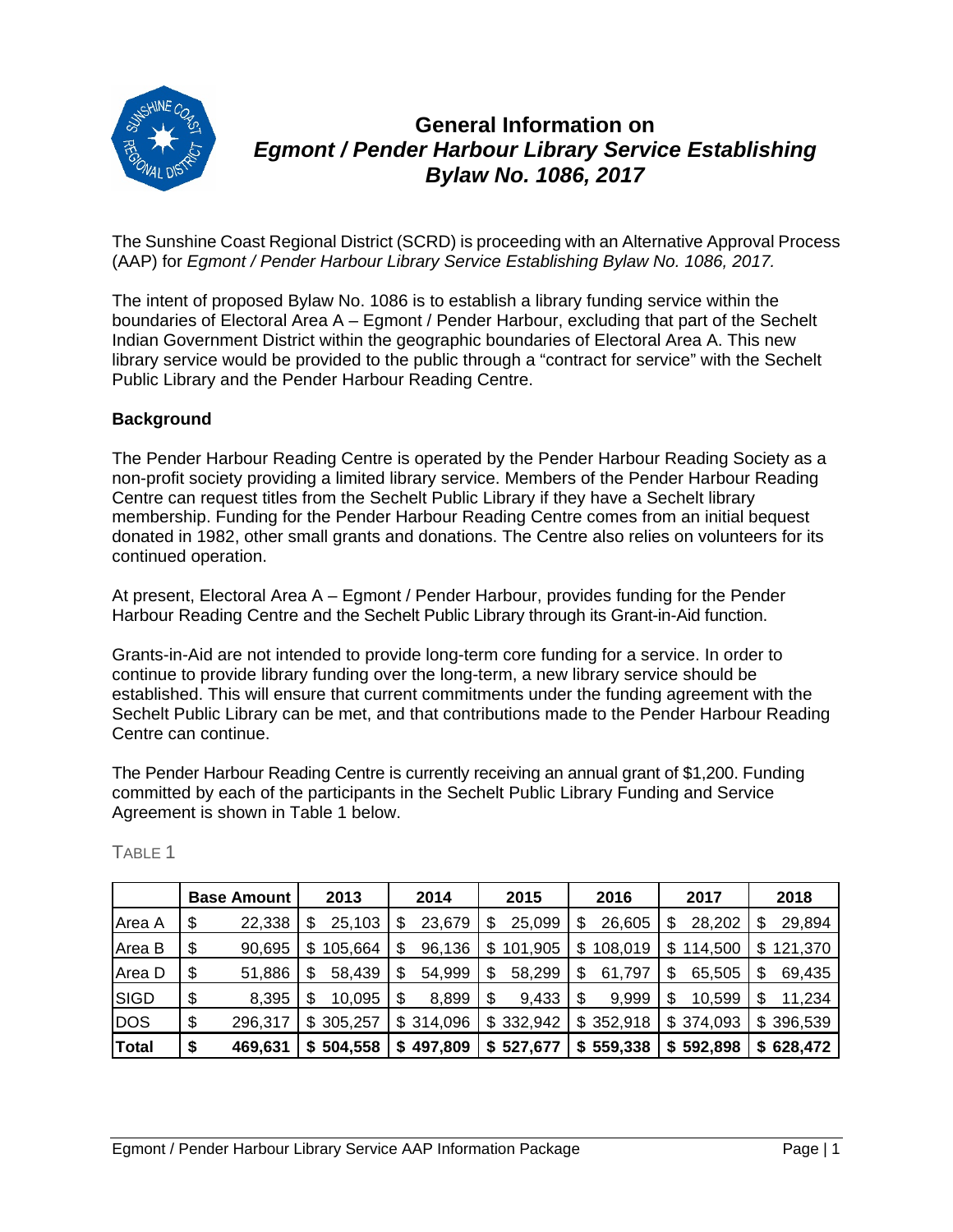#### **The AAP**

The question posed by this AAP is whether the SCRD can establish a library funding service in Electoral Area A – Egmont /Pender Harbour, excluding that part of the Sechelt Indian Government District within the geographic boundaries of Electoral Area A.

#### **What do I do?**

If you are an eligible elector and **opposed** to the SCRD establishing a library funding service in Electoral Area A – Egmont /Pender Harbour, excluding that part of the Sechelt Indian Government District within the geographic boundaries of Electoral Area A, you may submit an Elector Response Form.

If you support the SCRD in establishing a library funding service, you do not need to do anything.

#### **Who can I contact for more information?**

More information on the AAP may be obtained by contacting Angie Legault, Senior Manager, Administration & Legislative Services / Corporate Officer at the SCRD office at 1975 Field Road or by telephone at 604-885-6825 or Sherry Reid, Deputy Corporate Officer at 604-885-6813.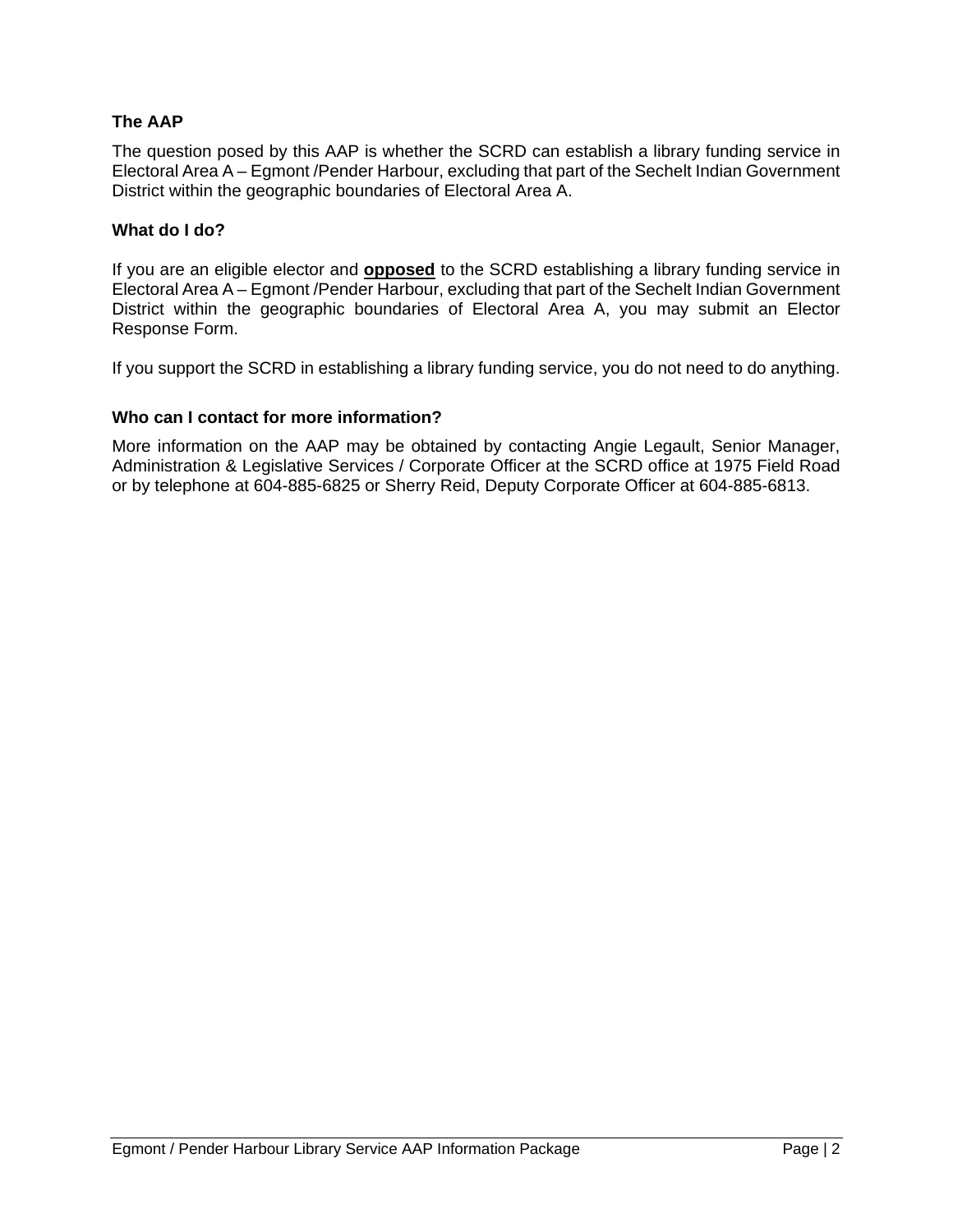#### **SUNSHINE COAST REGIONAL DISTRICT**

#### **Bylaw No. 1086**

A bylaw to establish a service within a portion of Electoral Area A - Egmont / Pender Harbour for the purpose of providing a library service

WHEREAS under section 332 of the *Local Government Act* a regional district may operate any service the Board considers necessary or desirable for all or part of the Regional District;

AND WHEREAS the Board of the Sunshine Coast Regional District wishes to establish a service for the purpose of providing a library service for Electoral Area A - Egmont / Pender Harbour;

AND WHEREAS the approval of the Inspector of Municipalities has been obtained under section 342 of the *Local Government Act*;

AND WHEREAS the Board has received approval of the electors in Electoral Area A - Egmont / Pender Harbour in accordance with section 345 of the *Local Government Act*;

NOW THEREFORE, the Board of the Sunshine Coast Regional District in open meeting assembled enacts as follows:

- 1. This bylaw may be cited as the *Egmont / Pender Harbour Library Service Establishing Bylaw No. 1086, 2017*.
- 2. The service established by this bylaw is the Egmont / Pender Harbour Library Service (the "Service") for the purpose of providing a library service for Electoral Area A – Egmont / Pender Harbour.
- 3. The boundaries of the service area are the boundaries of Electoral Area A Egmont / Pender Harbour excluding that part of the Sechelt Indian Government District within the geographic boundaries of Electoral Area A as shown on the map attached as Schedule "A".
- 4. The "Participating Area" is Electoral Area A Egmont / Pender Harbour.
- 5. Cost Recovery

As provided for in section 378 of the *Local Government Act*, the annual cost of providing the service shall be recovered by one or more of the following:

- (a) property value tax imposed in accordance with Division 3 of the *Local Government Act*;
- (b) fees and charges imposed under section 397 of the *Local Government Act*;
- (c) revenues raised by other means authorized by the *Local Government Act* or another Act;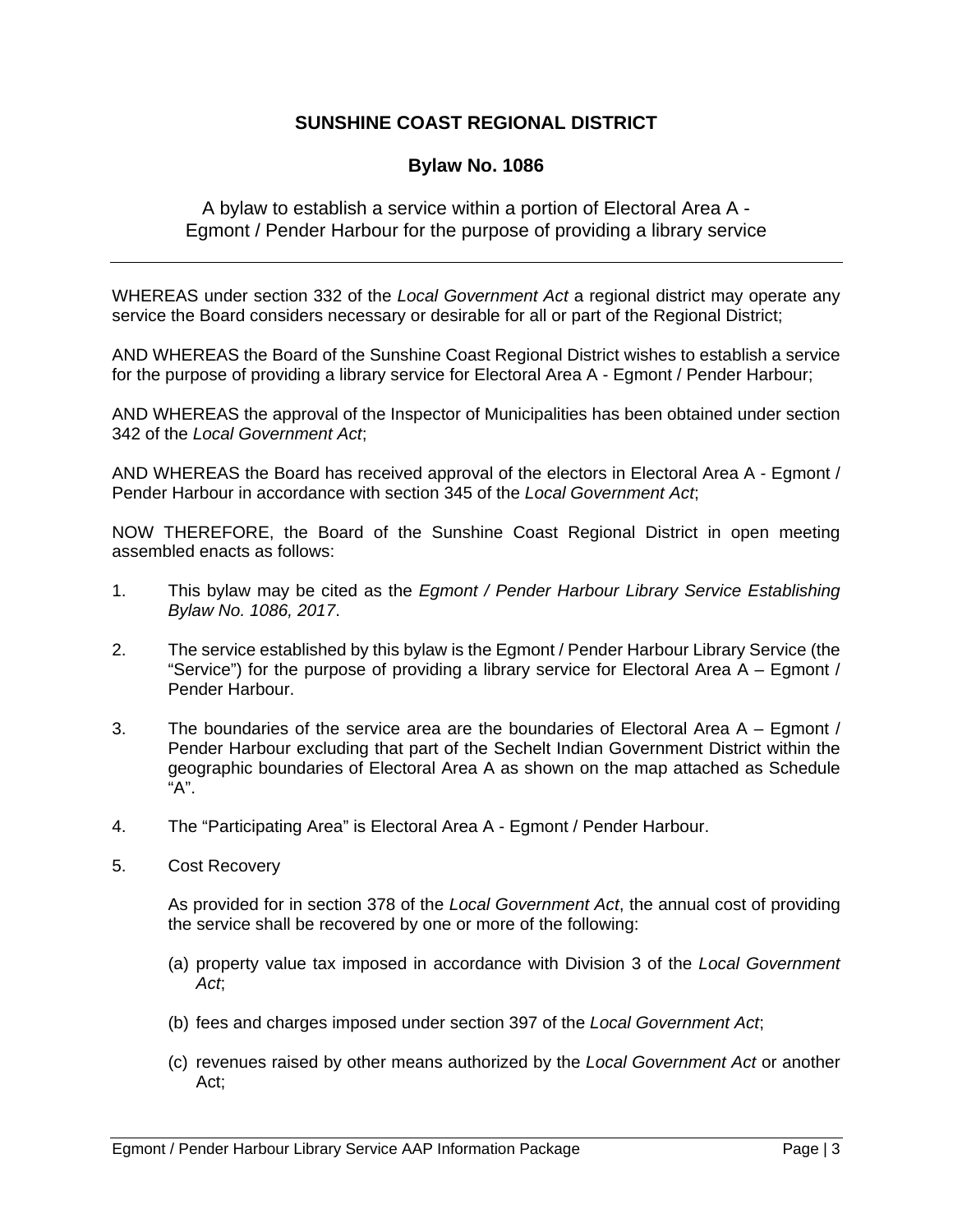- (d) revenues received by way of agreement, enterprises, gift, grant or otherwise.
- 6. Maximum Cost

In accordance with section 339(1)(e) of the *Local Government Act*, the maximum annual amount that may be requisitioned for the cost of the Service is the greater, at the time of requisition, of:

- (a) Sixty-Seven Thousand (\$67,000) Dollars; or
- (b) a property value tax rate of \$0.04/\$1000 applied to the net taxable value of land and improvements in the Service Area.

| <b>READ A FIRST TIME</b>                                                 | this | 9 <sup>th</sup> | day of | March, 2017 |  |  |  |  |  |  |  |
|--------------------------------------------------------------------------|------|-----------------|--------|-------------|--|--|--|--|--|--|--|
| READ A SECOND TIME                                                       | this | 9 <sup>th</sup> | day of | March, 2017 |  |  |  |  |  |  |  |
| READ A THIRD TIME                                                        | this | 9 <sup>th</sup> | day of | March, 2017 |  |  |  |  |  |  |  |
| APPROVED BY THE INSPECTOR OF MUNICIPALITIES                              | this | 5 <sup>th</sup> | day of | April, 2017 |  |  |  |  |  |  |  |
| RECEIVED THE APPROVAL OF THE ELECTORS BY<br>ALTERNATIVE APPROVAL PROCESS |      |                 |        |             |  |  |  |  |  |  |  |
|                                                                          | this |                 | day of |             |  |  |  |  |  |  |  |
| ADOPTED                                                                  | this |                 | day of |             |  |  |  |  |  |  |  |

 $\overline{\phantom{a}}$  , and the contract of the contract of the contract of the contract of the contract of the contract of the contract of the contract of the contract of the contract of the contract of the contract of the contrac CORPORATE OFFICER

**CHAIR** 

 $\overline{\phantom{a}}$  , and the contract of the contract of the contract of the contract of the contract of the contract of the contract of the contract of the contract of the contract of the contract of the contract of the contrac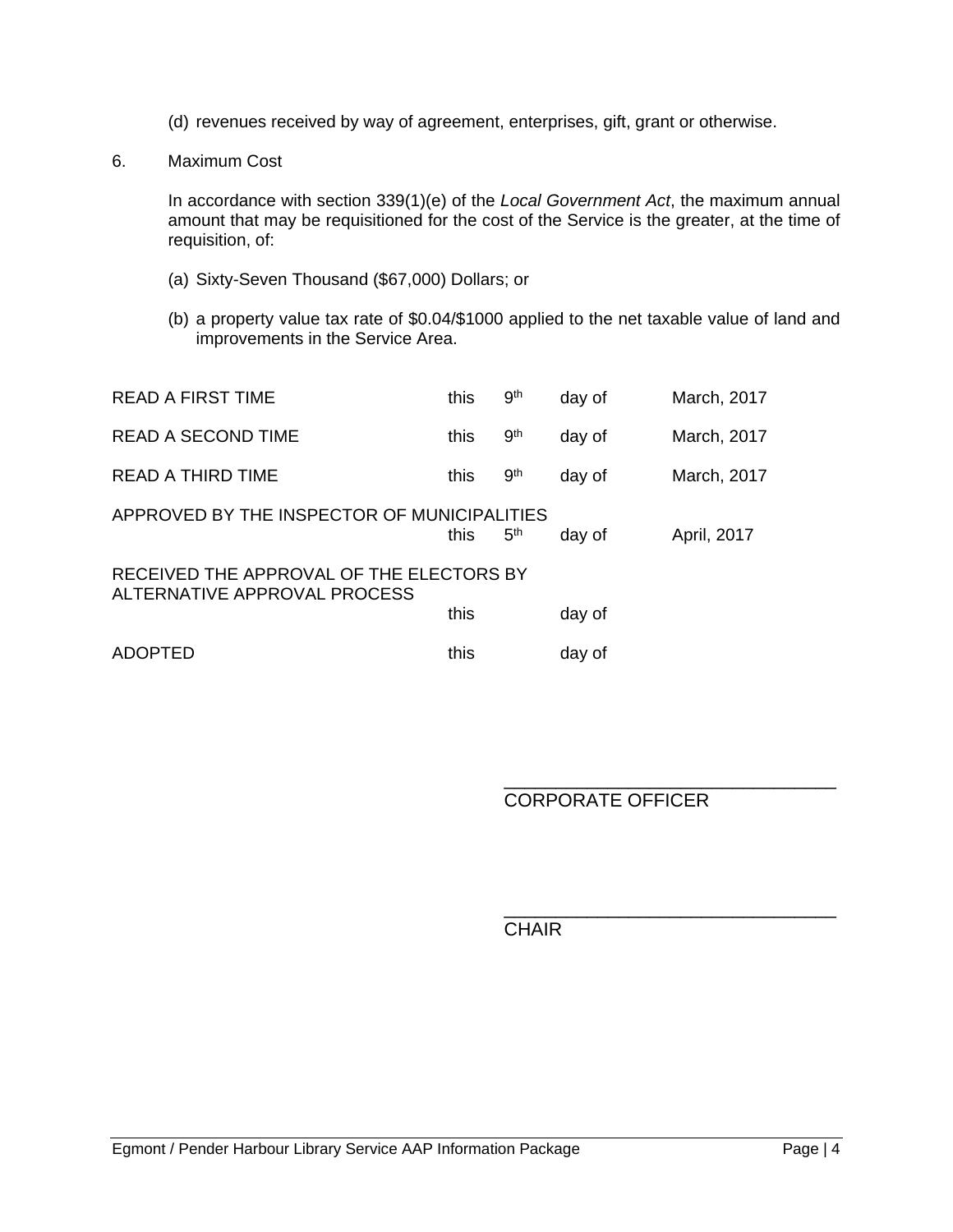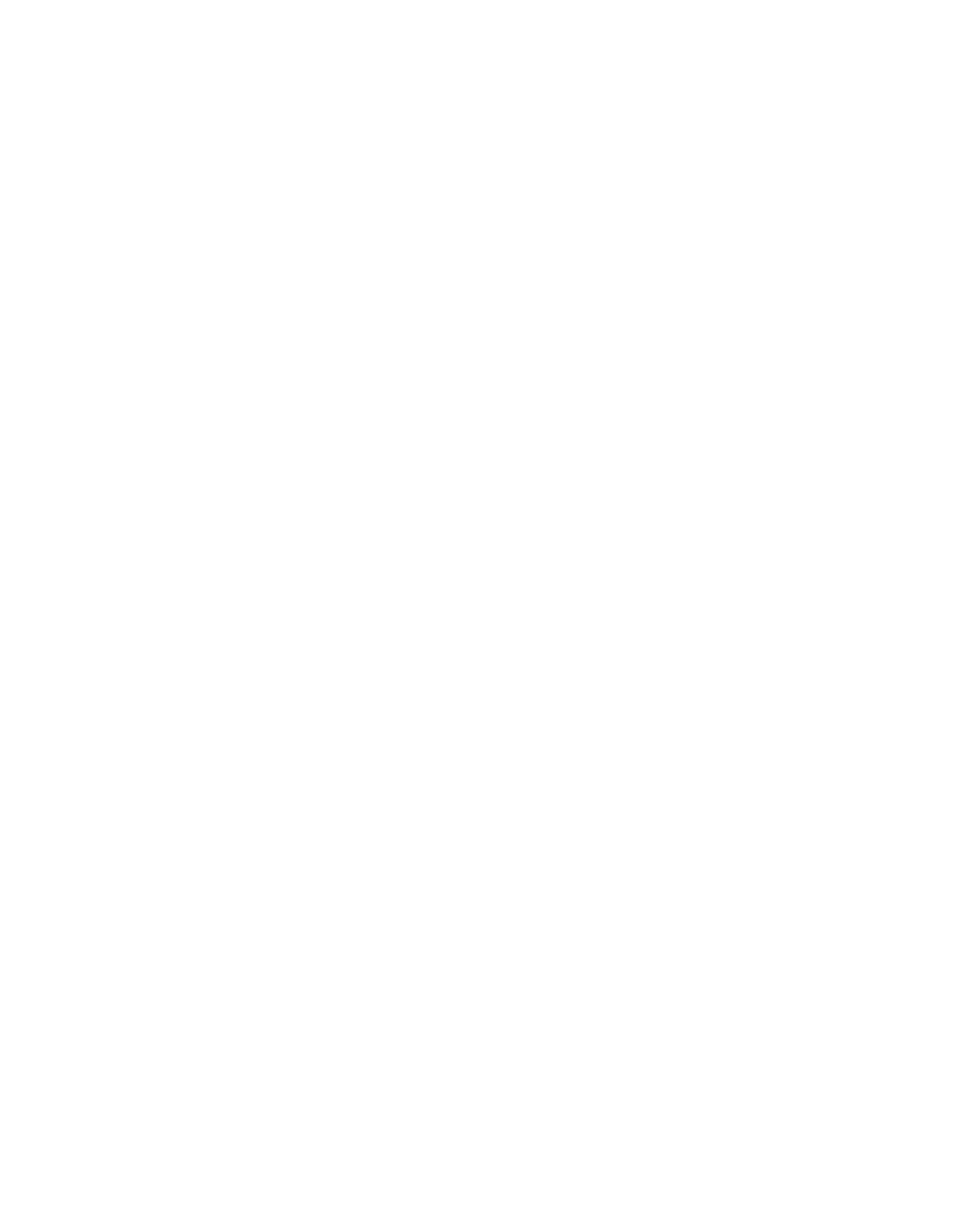#### **NOTICE OF ALTERNATIVE APPROVAL PROCESS**

#### *Egmont / Pender Harbour Library Service Establishing Bylaw No. 1086, 2017*

**NOTICE IS HEREBY GIVEN THAT**, the Sunshine Coast Regional District (SCRD) proposes to adopt *Egmont / Pender Harbour Library Service Establishing Bylaw No. 1086, 2017.* 

*Egmont / Pender Harbour Library Service Establishing Bylaw No. 1086, 2017 establishes a library* funding service within the boundaries of Electoral Area A – Egmont / Pender Harbour, excluding that part of the Sechelt Indian Government District within the geographic boundaries of Electoral Area A (as shown on the following map). The maximum amount that may be raised under this proposed bylaw is a property value tax rate of \$0.04/\$1000 applied to the net taxable value of land and improvements in the proposed service area.



The proposed library service would be provided to the public through a "contract for service" with the Sechelt Public Library and the Pender Harbour Reading Centre.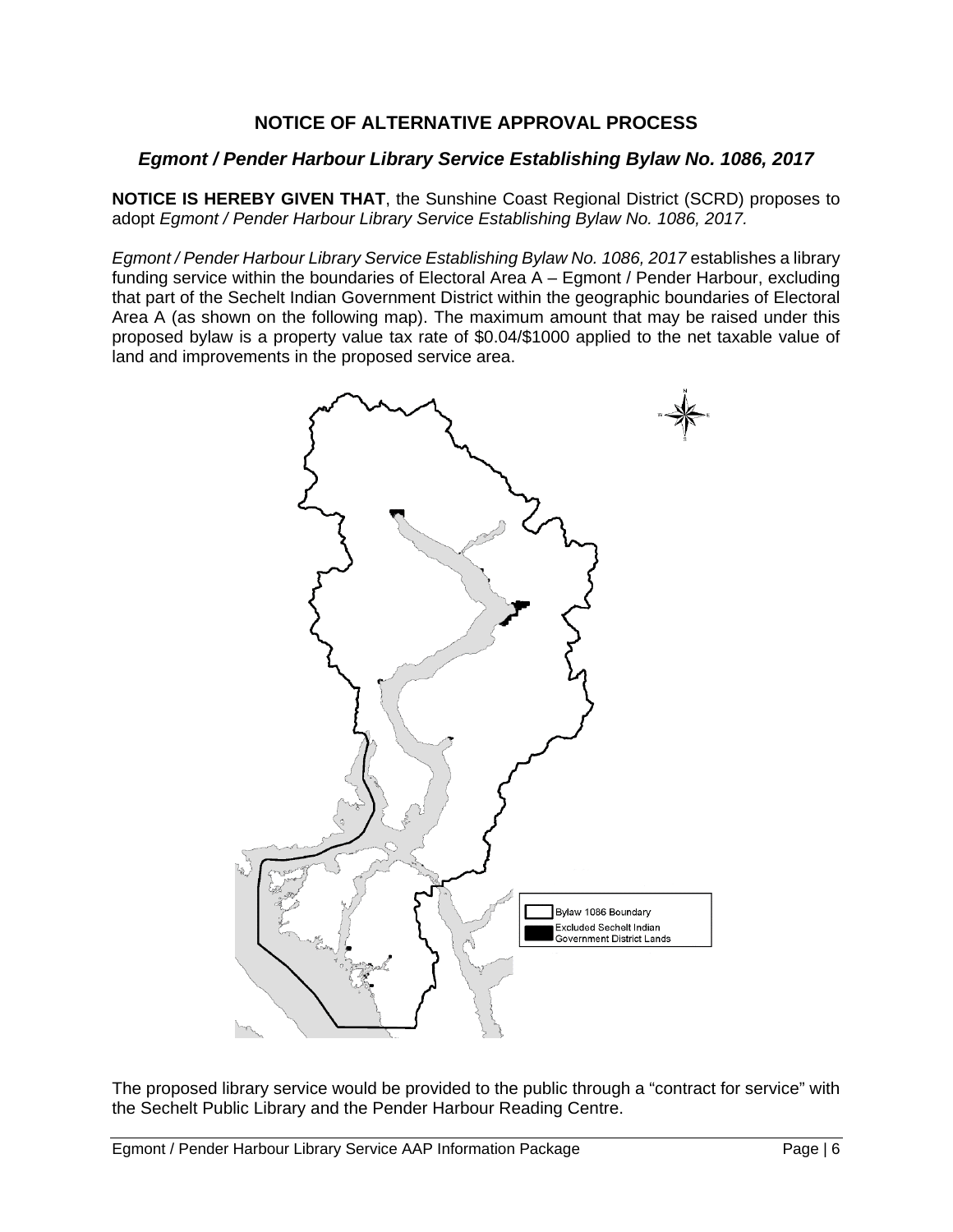More information on this matter can be viewed at the Sunshine Coast Regional District office, 8:30 a.m. to 4:30 p.m. Monday to Friday, except Statutory Holidays, at 1975 Field Road, Sechelt, BC. Information packages are also available at the Pender Harbour Satellite/Water Office (12828 Lagoon Road, Madeira Park, BC) during their regular hours.

The SCRD Board may adopt Bylaw No. 1086 and proceed with establishing a library funding service as noted above if, after the deadline, elector response forms are certified by the Corporate Officer as having been signed by less than 10% of the eligible electors in the Egmont / Pender Harbour Library Service Area. If after the deadline elector response forms are certified by the Corporate Officer as having been signed by at least 10% of the eligible electors in the Service Area (calculated at **212** electors), the Board may not proceed with the bylaw without obtaining assent of the electors in a voting proceeding.

#### **Elector Response Forms**

The response of the electors must be in the form established by the SCRD. Forms are available at the SCRD office located at 1975 Field Road, Sechelt, at the Pender Harbour Satellite/Water Office at 12828 Lagoon Road, Madeira Park, and on the SCRD website at www.scrd.ca. An accurate copy of the elector response form is also acceptable. For an elector response to be accepted it must meet the following conditions:

- only eligible electors within the Egmont / Pender Harbour Library Service Area are entitled to sign an elector response form;
- the full name of the elector must be stated;
- the residential address of the elector must be stated;
- the elector must sign the elector response form;
- if applicable, the address of the property in relation to which the person is entitled to vote as a non-resident property elector must be stated; and,
- the elector response form must be submitted to the Corporate Officer before the deadline.

Forms may be submitted in person or by mail to be received by the Corporate Officer at the Sunshine Coast Regional District office located at 1975 Field Road, Sechelt, B.C. V0N 3A1 **NO LATER THAN 4:30 P.M. on Tuesday, May 30, 2017**. Elector response forms must be in the possession of the Corporate Officer by this time as postmarks **WILL NOT** be accepted as date of submission. **ELECTOR RESPONSE FORMS MAY NOT BE RETURNED BY FAX OR EMAIL.** 

#### **Eligible Electors**

Resident Elector: You are entitled to submit an elector response form as a Resident Elector if you are 18 years or older on the date of submission of the elector response form, are a Canadian citizen, have resided in British Columbia for 6 months and in the Service Area described above for at least 30 days prior to signing the elector response form, and are not disqualified from voting by any enactment.

Non-Resident Property Elector: You may submit an elector response form as a Non-Resident Property Elector if you are 18 years or older on the date of submission of the elector response form, are a Canadian citizen, have resided in British Columbia for 6 months, have owned property in the Service Area described above for 30 days; are not disqualified from voting by any enactment and do NOT qualify as a Resident Elector. If there is more than one registered owner of the property (either as joint tenants or tenants in common) only one individual may,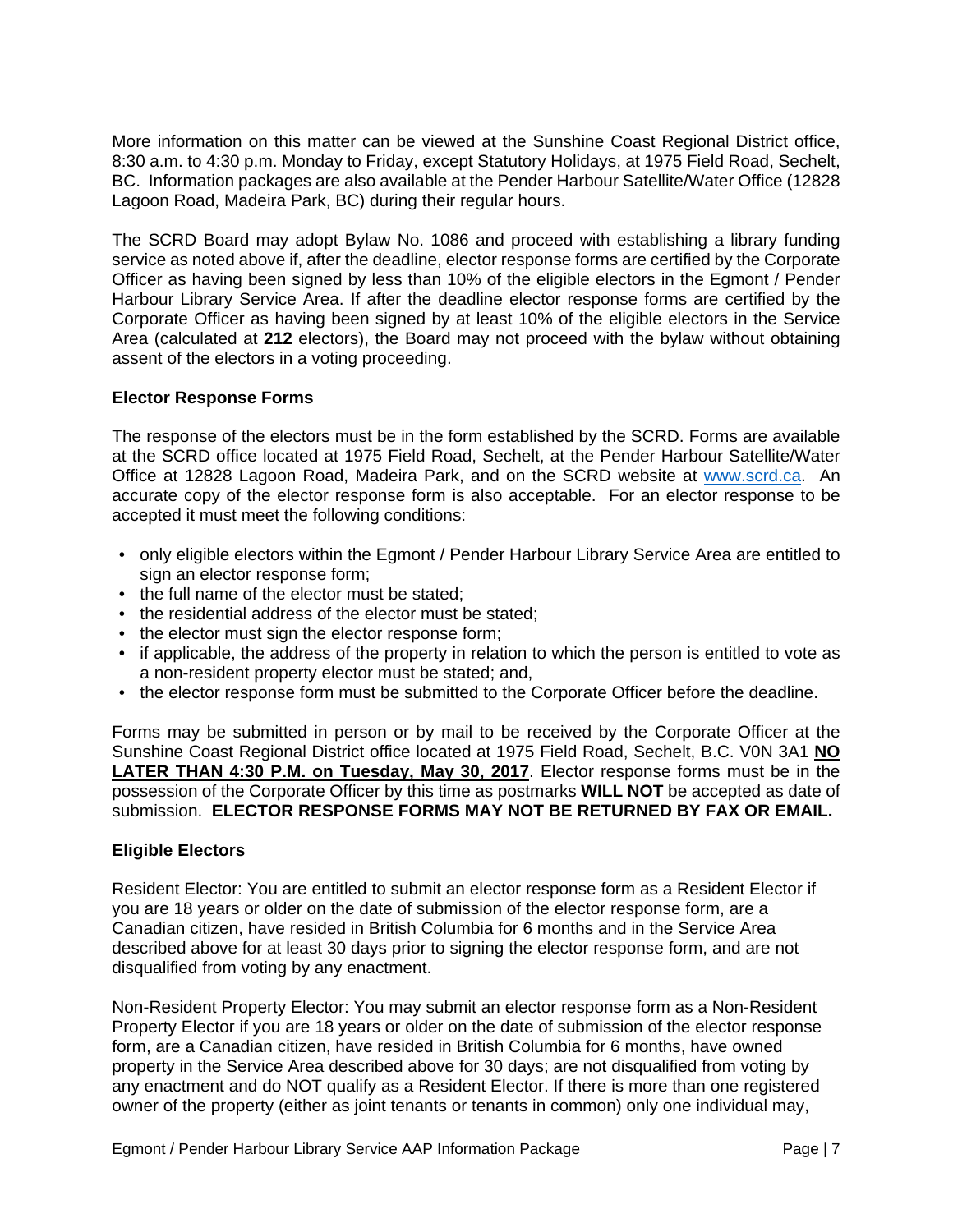with the written consent of the majority, submit an elector response form. Property owned in whole or in part by a corporation does not qualify under the non-resident property elector provisions.

More information on the AAP may be obtained by contacting Angie Legault, Senior Manager, Administration & Legislative Services / Corporate Officer at the SCRD office at 1975 Field Road or by telephone at 604-885-6825 or Sherry Reid, Deputy Corporate Officer at 604-885-6813.

Angie Legault Corporate Officer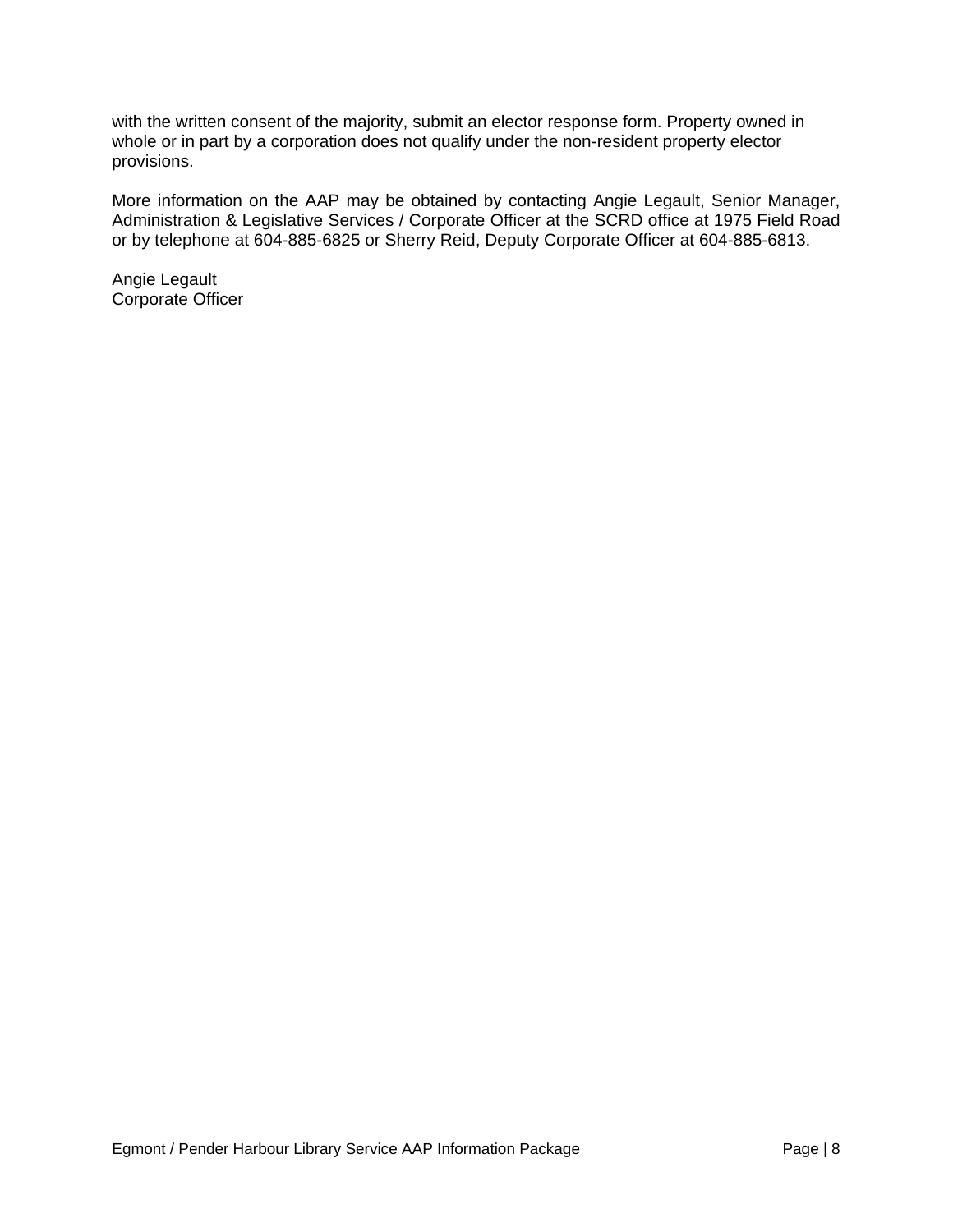# **Calculation of Eligible Electors**

The total number of electors of the area to which the approval process applies (the Egmont / Pender Harbour Library service area) has been calculated at **2,120**.

The number of electors was calculated as follows:

The number of resident electors on the Provincial voters list in the Service Area (2,060), less Sechelt Indian Government District resident electors within the geographic boundaries of Electoral Area A (12), as received from Elections BC on March 30, 2016 **(2,048)** 

*plus* 

The number of non-resident property electors currently registered for properties within the Service Area, excluding those who also reside within the Service Area **(72)**

Approval of the electors by alternative approval process is obtained if the number of elector responses received by the established deadline is less than 10% of this total **(212).**